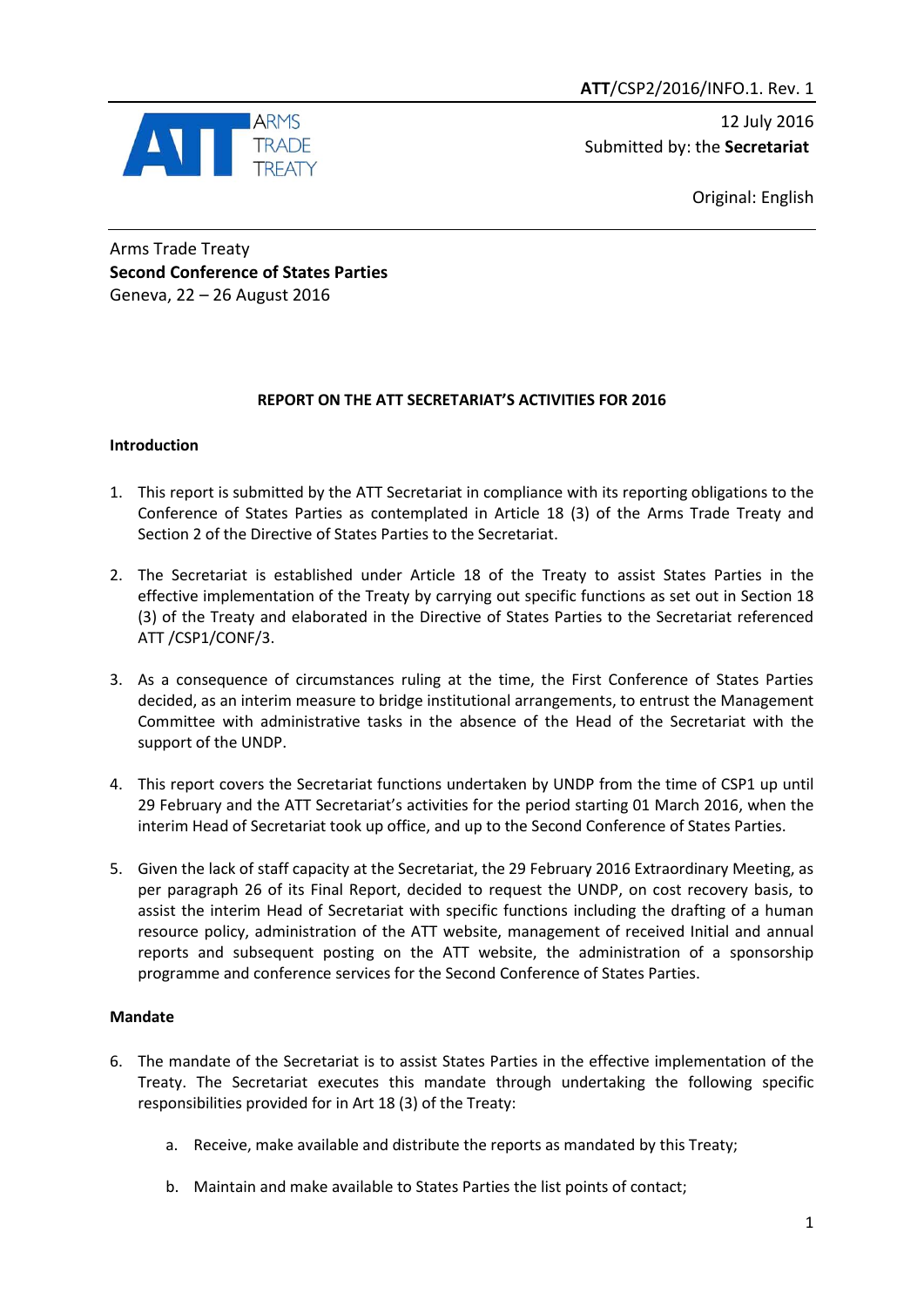- c. Facilitate the matching of offers of and requests for assistance for Treaty implementation and promote international cooperation as requested;
- d. Facilitate the work of the Conference of States Parties, including making arrangements and providing the necessary services for meetings under this Treaty; and
- e. Preform any other duties as decided by the Conference of States Parties.
- 7. The Secretariat responsibilities are further elaborated by the Directive of States Parties to the Secretariat issued under document ATT /CSP1/CONF/3.

### **Secretariat's Staff Capacity**

- 8. The Secretariat's organisational structure and staff capacity were confirmed by the February 2016 Extraordinary Meeting to provide for three staff positions i.e. P4, P3 and P2. At present the Secretariat has one staff member, the Interim Head of the Secretariat. The process for the recruitment of the permanent Head of the Secretariat as well as the other two staff positions is currently underway on the basis of the Secretariat's Staff Rules and Regulations as approved by States Parties through silence procedure on 25 May 2016.
- 9. Whilst the staff recruitment process is underway, the interim Head of the Secretariat is assisted by UNDP with administrative support. This arrangement comes to end after the Second Conference of States Parties as the recruitment process was expected to have concluded. As a result of the intervening holiday season and the Second Conference of States Parties' preparations, the recruitment of the other two Secretariat staff members could not be concluded. The recruitment process is planned for conclusion immediately after the Conference.

#### **Secretariat's Activities**

10. For the reporting period, as outlined above, UNDP and subsequently the Secretariat, undertook the activities listed hereunder in fulfilment of its mandatory responsibilities. For reasons of accountability, the division of work is outlined below:

#### **Financial Management**

- a. UNDP prepared and issued notices in November 2015 to States for financial contributions towards the ATT 2016 budget as approved at CSP1.
- b. Pursuant to Rule 8 of the ATT Financial Rules, and with the administrative support of UNDP, the Secretariat notified States of their outstanding assessed contributions in April 2016.
- c. The Secretariat prepared the 2017 budget estimates for the Secretariat and the Third Conference of States Parties which were reviewed by the Management Committee and presented to States Parties on 23 May 2016 for later consideration at the Second Conference of States Parties.
- d. Whilst the budget of the Secretariat currently resides with UNDP for the financial year of 2016, the Secretariat has established the process for expenditure control between the Secretariat and DCAF, in its financial support role as provided for in the Agreement on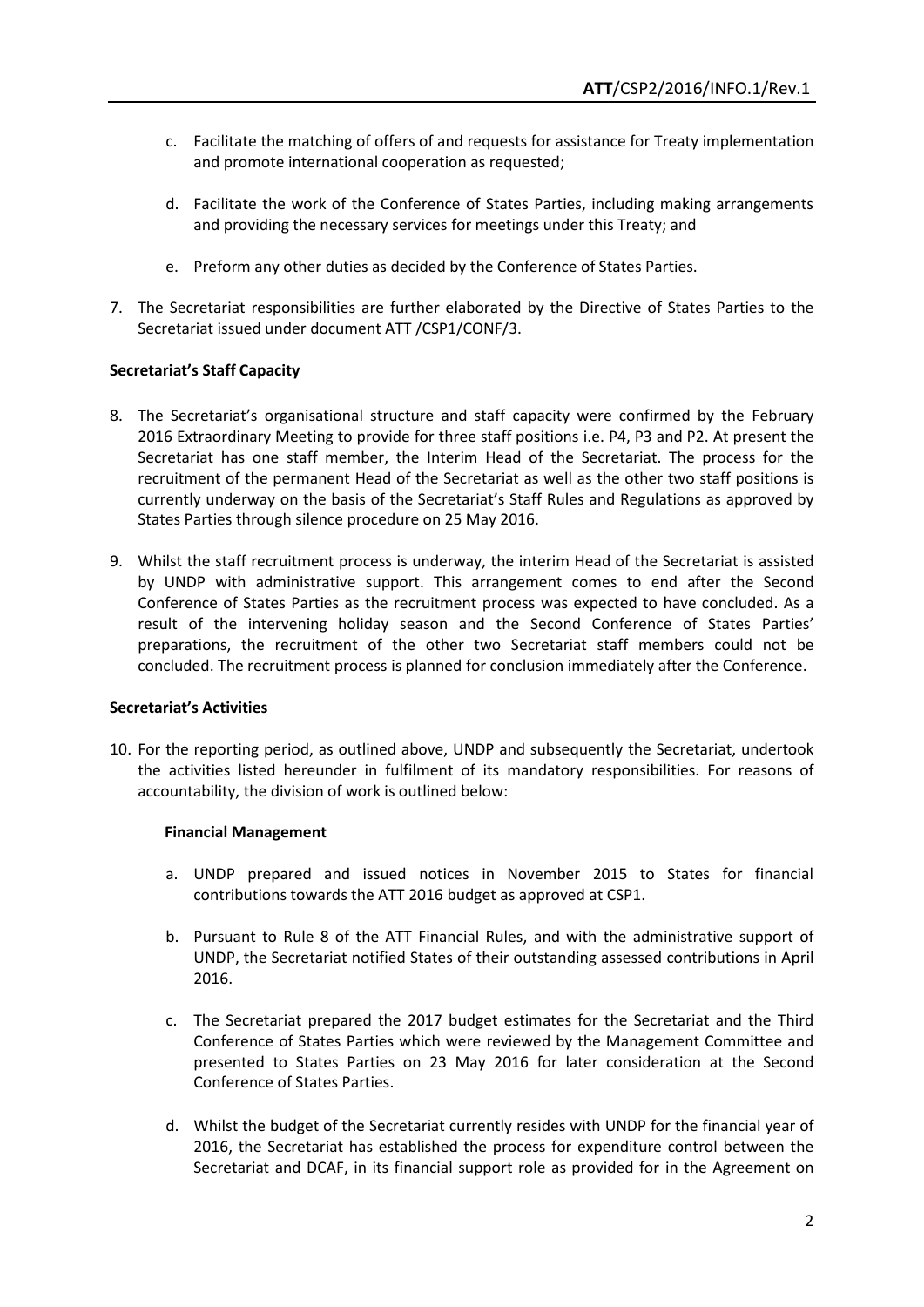Administrative Arrangements and will take over the responsibility upon the closure of books and transfer of any remaining funds from the 2016 assessed budget contributions from UNDP.

e. The Secretariat facilitated the mandatory due diligence exercise for the opening of the ATT bank account in July 2016 after the signing of the Headquarters' Agreement between the Secretariat and the Swiss Federal Council.

#### **Administrative Support**

- a. UNDP managed the system for notifying, receiving and posting of Initial and Annual reports under Article 13 of the Arms Trade Treaty, and national control lists under Article 5.4, and national point(s) of contact under Article 5.6 of the Treaty.
- b. With the support of the Management Committee, CSP2 President and the Bureau, UNDP organised the ATT Extraordinary Meeting of 29 February 2016. All relevant documents for the meeting were prepared and circulated in accordance with the applicable prescripts.
- c. With oversight provided by the Management Committee, CSP2 President and the Bureau, UNDP facilitated the negotiations of the Headquarters' Agreement between the ATT Secretariat and the Swiss Federal Council and the Agreement on Administrative Arrangements. Both Agreements were considered by the Extraordinary Meeting with the Headquarters' Agreement approved and the Administrative Arrangements Agreement adopted by States Parties by silence procedure on 01 April 2016.
- d. The Secretariat drafted and issued communications to States Parties to commence and conclude silence procedure proceedings on the Agreement on Administrative Arrangements.
- e. The Secretariat facilitated the exchange of letters with the ultimate signing of the Agreements on 13 June 2016.
- f. UNDP developed the draft Rules and Regulations for the ATT Secretariat for approval by the Management Committee, subsequently also approved by States Parties on 25 May 2016 by silence procedure.
- g. The Secretariat developed the job descriptions and vacancy announcements for the P3 and P2 positions at the Secretariat. The process of recruitment for these two staff positions is currently underway.
- h. Provided support to the Management Committee with respect to matters falling within the parameters of the Management Committee's oversight responsibility.
- i. As part of the Secretariat's institutionalization, the Secretariat established and managed the interface arrangements between the Secretariat and DCAF with regards to financial, human resources, IT and central support services in the context of the standing Agreement on Administrative Arrangements between the Secretariat and the Swiss government.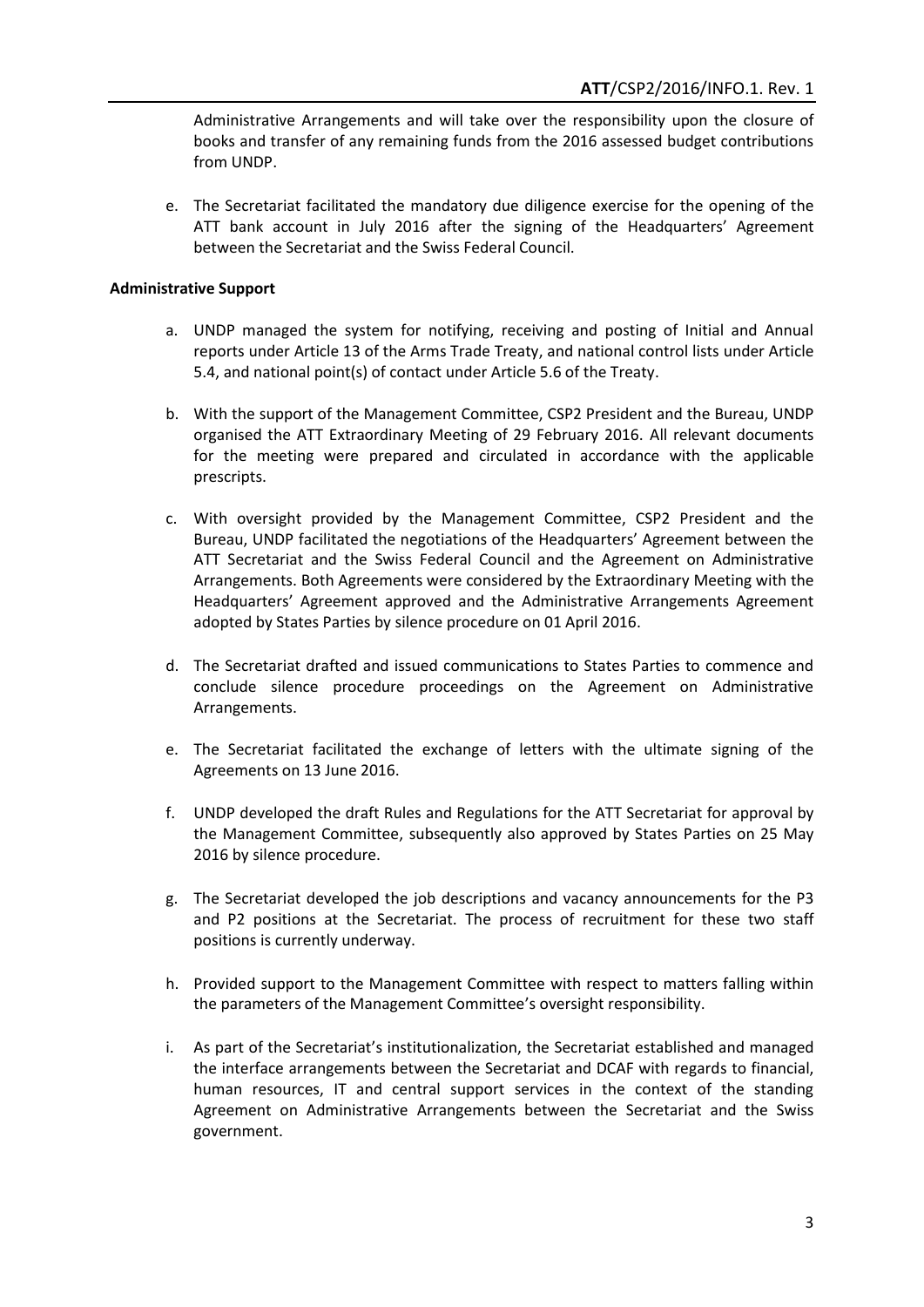#### **Second Conference of States Parties' Preparations**

- a. The Secretariat managed the logistical arrangements and related matters for the three meetings that formed part of the CSP2 informal preparatory process.
- b. The Secretariat developed and/or edited the CSP2 preparatory meetings documents.
- c. The Secretariat issued communications and circulated CSP2 preparatory meeting documents to States Parties, Signatory States and Observer States and civil society.
- d. With UNDP's support the Secretariat managed the posting of the CSP2 preparatory meetings' documents and related communications on the updated ATT website.
- e. The Secretariat provided procedural, technical and substantive support to the CSP2 President and the Bureau.
- f. The Secretariat provided administrative support to the Reporting Working Group Facilitator and the Voluntary Trust Fund Facilitator in their respective work.
- g. In cooperation with UNDP, the Secretariat managed the CSP2 conference services, with respect to procurement and venue arrangements, participants' registration, documents translation, interpretation services, technical services, side events management, exhibitions and related procurement.

#### **Sponsorship Programme**

- 11. As per decision of the Extraordinary Meeting, the ATT Sponsorship Programme for the Second Conference of States Parties (CSP2) is administered by UNDP. On 13 May 2016, a CSP2 Sponsorship Programme proposal was circulated to all States Parties to consider and make contributions to. The objective of the Sponsorship Programme is to support the participation of State representatives from eligible States listed as ODA recipient states by OECD DAC.
- 12. At the point of preparation of this report, the following contributions were kindly received for the CSP2 Sponsorship Programme:

| <b>Donor</b>   | Amount     | Currency | <b>USD equivalent (estimated)</b> |
|----------------|------------|----------|-----------------------------------|
| United Kingdom | 58,849.44  | USD      | 58,849.44                         |
| Switzerland    | 64,755.00  | USD      | 64,755.00                         |
| Australia      | 50,000.00  | AUD      | 37,009.00                         |
| Germany        | 100,000.00 | EUR      | 112,739.00                        |
| <b>TOTAL</b>   |            |          | 273,352.44                        |

13. On the basis of the contributions received, sponsorship applications are being processed for eligible States representatives with 01 August 2016 set as a deadline for all sponsorship applications.